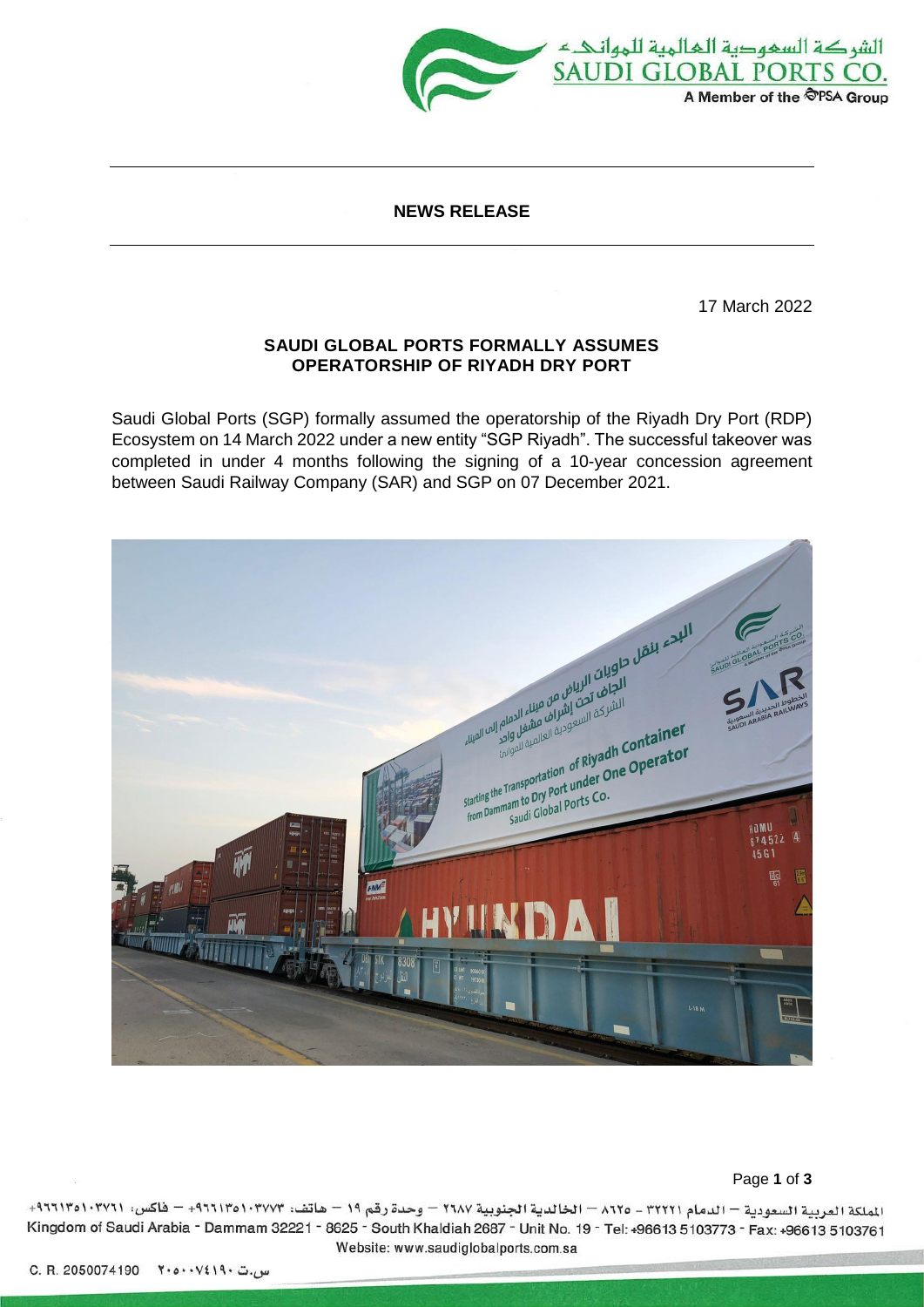

SAR and SGP have worked closely on efforts to retain manpower, transfer assets and engage the port community ahead of the takeover, and closely consulted its stakeholders including the Saudi Chamber of Commerce, Tabadul and Customs Authority. SAR and SGP have also purchased and commissioned more than 100 units of new container and cargo handling equipment to gear up for the expanded operations.

As part of developing the RDP Ecosystem towards providing more efficient and integrated logistics services, SGP will be starting operations of the Riyadh Empty Yard to re-position empty containers for exports. The current RDP and container depot in Dammam will also undergo a series of civil rehabilitation and upgrades to their terminal operating systems. Overall, SGP is expected to invest over 250 million Saudi Riyals in developing the RDP Ecosystem.

Mr Bashar Al Malik, CEO of SAR said he was pleased to see how SAR and SGP have successfully collaborated on the change in operatorship within a compressed timeline. We look forward to strengthening this partnership, offering world-class logistics productivity and solutions to the cities and regions served by the Riyadh-Dammam railway."

Mr Abdulla Zamil, Chairman of SGP said, "I would like to express my gratitude to the management and working teams from SAR and SGP for their close partnership through this challenging process. Despite the delays from global supply chain disruptions, SGP managed to leverage their resources and assets from Dammam Port to ensure a smooth transition."

Mr Wan Chee Foong, Regional CEO of Middle East South Asia, PSA International, said, "We would like to thank our partners, the Public Investment Fund (PIF), SAR, and the Kingdom for their support and trust throughout this journey. The integration of RDP and Dammam Port is timely as the demand for more resilient and sustainable supply chain ecosystems increases. PSA is committed to working alongside our partners towards the Kingdom's vision to build an efficient logistics hub for the region and beyond."

#### **END OF NEWS RELEASE ISSUED BY SAUDI GLOBAL PORTS COMPANY LLC**

Page **2** of **3**

الملكة العربية السعودية — الدمام ٢٢٢١١ - ٨٦٢٥ — الخالدية الجنوبية ٢٦٨٧ — وحدة رقم ١٩ — هاتف: ١٠٣٧٢٧٣- ١٠٣٥١٠٣٧٩+ — فاكس: ٩٦٦١٣٥١٠٣٧٢١+ Kingdom of Saudi Arabia - Dammam 32221 - 8625 - South Khaldiah 2687 - Unit No. 19 - Tel: +96613 5103773 - Fax: +96613 5103761 Website: www.saudiglobalports.com.sa